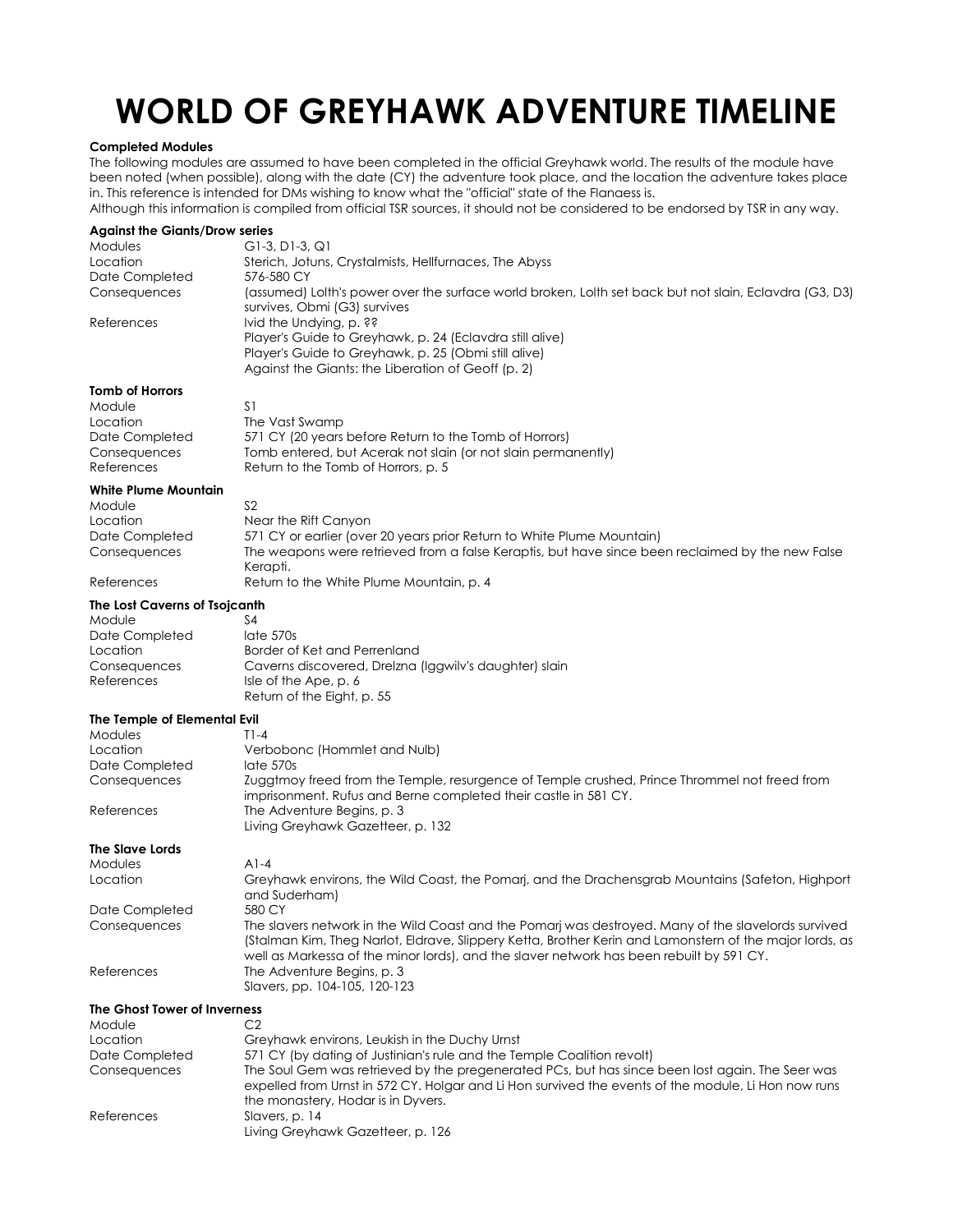# **Adventures in the '83 Boxed Set**

| Product<br>Location<br>Date Completed<br>Consequences | World of Greyhawk Campaign Setting<br>The Hellfurnaces<br>CY 577<br>The lost passage of Slerotin was reopened in CY 577, but no mention has been made of the Mother or                                      |
|-------------------------------------------------------|-------------------------------------------------------------------------------------------------------------------------------------------------------------------------------------------------------------|
| References                                            | her servants (though some of the Lerara have returned to the surface)<br>The Adventure Begins, p. 38                                                                                                        |
| <b>Mordenkainen's Fantastic Adventure</b>             |                                                                                                                                                                                                             |
| Module                                                | WG5                                                                                                                                                                                                         |
| Location                                              | The Duchy of Urnst (Maur Castle)                                                                                                                                                                            |
| Date Completed<br><b>Notes</b>                        | 569 CY<br>The adventure is assumed to have been completed by Mordenkainen and his associates                                                                                                                |
| References                                            | The Adventure Begins, p. 3                                                                                                                                                                                  |
|                                                       | Living Greyhawk Journal #0, p. 5 (date)                                                                                                                                                                     |
| Isle of the Ape                                       |                                                                                                                                                                                                             |
| Module                                                | WG6                                                                                                                                                                                                         |
| Location<br>Date Completed                            | Greyhawk environs, Demi-plane of the Ape (Tenser's Castle)<br>Between CY 576 and CY 582                                                                                                                     |
| Consequences                                          | Iggwilv's invasion of fiends thwarted, the Crook of Rao recovered. Warnes Starcoat was involved in the                                                                                                      |
|                                                       | recovery. This module was completed after the Lost Caverns of Tsojcanth (S4).                                                                                                                               |
| References                                            | The Adventure Begins, pp. 3, 20                                                                                                                                                                             |
| <b>Fate of Istus</b>                                  |                                                                                                                                                                                                             |
| Module                                                | WG8                                                                                                                                                                                                         |
| Location                                              | Various cities across the Flanaess                                                                                                                                                                          |
| Date Completed<br>Consequences                        | Between CY 576 and CY 582<br>Although the events of this adventure took place largely as described in the module, it has some                                                                               |
|                                                       | canon problems. First, monks and assassins were officially never removed from Oerth. Second, the                                                                                                            |
|                                                       | oriental monks in the final chapter of the adventure do not exist, and were not the source of the                                                                                                           |
|                                                       | Scarlet Brotherhood's martial arts. Important events like the ousting of Hadric did occur.                                                                                                                  |
| References                                            | The Adventure Begins, p. 3                                                                                                                                                                                  |
|                                                       | Living Greyhawk Gazetteer, p. 126 (Hadric)                                                                                                                                                                  |
| <b>The Falcon Conspiracy</b>                          |                                                                                                                                                                                                             |
| Modules                                               | $WGAI-3$                                                                                                                                                                                                    |
| Location<br>Date Completed                            | Greyhawk environs (the City of Greyhawk)<br>CY 581                                                                                                                                                          |
| Consequences                                          | The Falcon's plans were ruined by adventurers, she is presumed dead. Sturtevant (the human identity                                                                                                         |
|                                                       | of a Greyhawk dragon who aided the adventurers) has left the city, and will return under a new                                                                                                              |
|                                                       | persona.                                                                                                                                                                                                    |
| References                                            | Player's Guide to Greyhawk, p. 27<br>The Adventure Begins, pp. 3, 62 (date), 83                                                                                                                             |
|                                                       |                                                                                                                                                                                                             |
| <b>Vecna Lives!</b><br>Module                         | WGA4                                                                                                                                                                                                        |
| Location                                              | Ŝ                                                                                                                                                                                                           |
| Date Completed                                        | CY 581                                                                                                                                                                                                      |
| Consequences                                          | Circle of Eight slain (but clones revived), Cult of Vecna defeated, Vecna hurled into a planar gate by                                                                                                      |
|                                                       | luz, Kas drawn into Ravenloft                                                                                                                                                                               |
| References                                            | Domains of Dread, pp. 17, 110-117                                                                                                                                                                           |
|                                                       | Player's Guide to Greyhawk, p. 27<br>The Adventure Begins, pp. 3, 62 (date)                                                                                                                                 |
| The Blades of Corusk and the Greyhawk Wars            |                                                                                                                                                                                                             |
| Modules                                               | WGS1-2                                                                                                                                                                                                      |
| Location                                              | Corusk Mountains                                                                                                                                                                                            |
| Date Completed                                        | CY 582                                                                                                                                                                                                      |
| Consequences                                          | luz masqueraded as Vatun (the lost god of the North) in order to unify the Barbarian tribes of the North,                                                                                                   |
|                                                       | they were used to his benefit in the Greyhawk Wars. The consequence of the Wars are detailed in the<br>Greyhawk Wars boxed set, as well as future products (From the Ashes, Player's Guide to Greyhawk, the |
|                                                       | Adventure Begins)                                                                                                                                                                                           |
| References                                            | Howl from the North, pp. 7, 42                                                                                                                                                                              |

The Adventure Begins, p. 3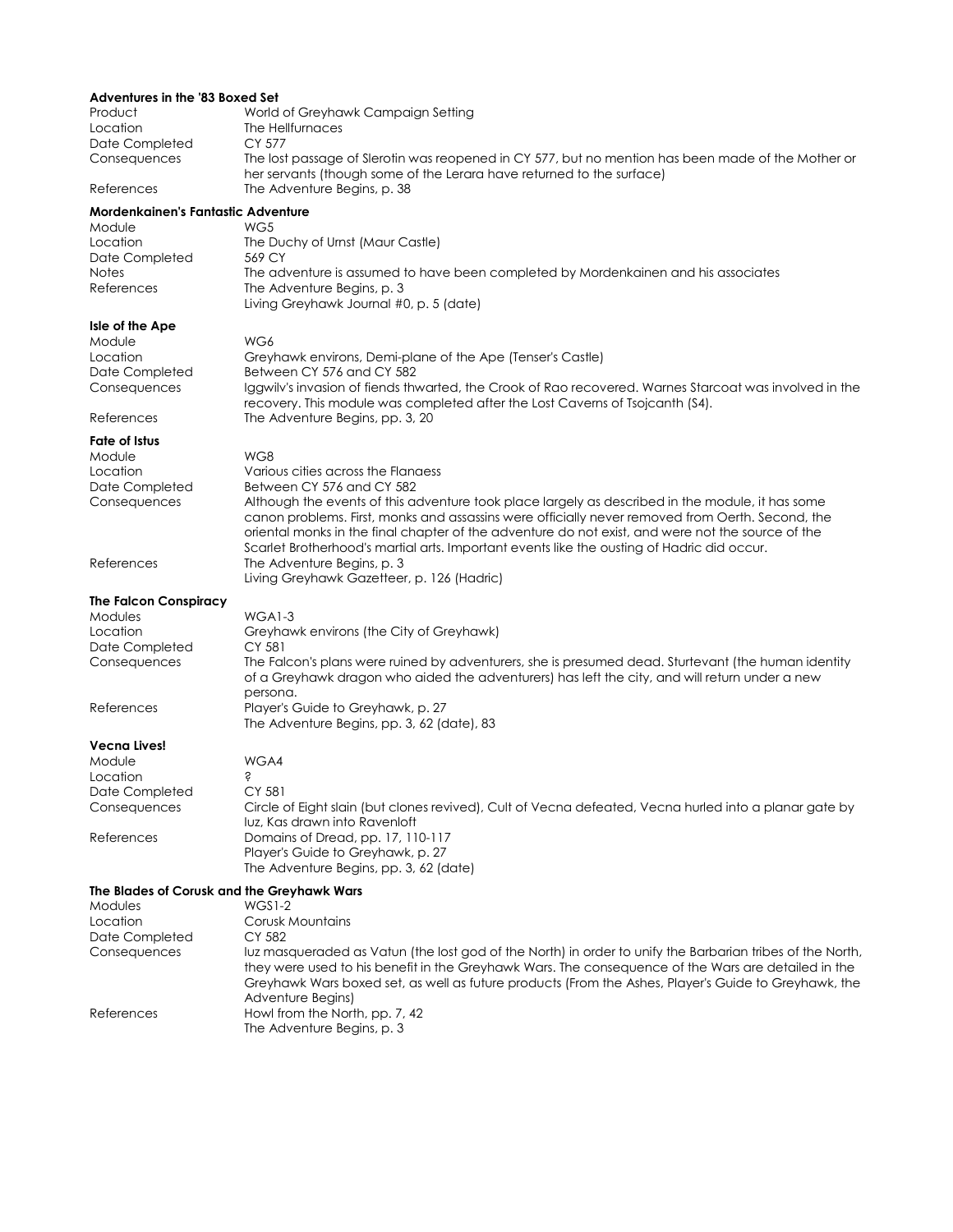| <b>Patriots of Ulek</b>    |                                                                                                         |
|----------------------------|---------------------------------------------------------------------------------------------------------|
| Module                     | WGQ1                                                                                                    |
| Location                   | Principality of Ulek                                                                                    |
| Date Completed             | 585 CY                                                                                                  |
| Consequences               | Half of the Principality of Ulek was captured, with the fate of Prinzfeld unspecified. Some of the lost |
| References                 | lands were recovered in 586 CY.<br>Living Greyhawk Gazetteer, page 121                                  |
|                            |                                                                                                         |
| The City of Skulls         | WGR6                                                                                                    |
| Modules<br>Location        | The lands of luz                                                                                        |
| Date Completed             | 585 CY                                                                                                  |
| Consequences               | Earl Holmer was rescued by adventurers, but was a broken shell of his former self. He died late that    |
|                            | same year.                                                                                              |
| References                 | Living Greyhawk Gazetteer, p. 104                                                                       |
| <b>Border Watch</b>        |                                                                                                         |
| Module                     | WGM1                                                                                                    |
| Location                   | Furyondy                                                                                                |
| Date Completed             | 586 CY                                                                                                  |
| Consequences               | The border incident involved in the module may well have been the pretext used by Belvor to declare     |
|                            | war on luz.                                                                                             |
| References                 | The Adventure Begins, p. 20                                                                             |
| Ivid the Undying           |                                                                                                         |
| Product                    | (unpublished sourcebook)                                                                                |
| Location<br>Date Completed | S<br>Unknown                                                                                            |
| Consequences               | Rauxes consumed by fire and left in ruins, Xaene (court wizard) became a two-head lich and is           |
|                            | believed destroyed, the (old) Great Kingdom's power was broken. Ivid's fate is unknown.                 |
| References                 | Player's Guide to Greyhawk, pp. 25, 26                                                                  |
|                            | The Adventure Begins, p. 24                                                                             |
| <b>Return of the Eight</b> |                                                                                                         |
| Module                     | Return of the Eight                                                                                     |
| Location                   | Greyhawk environs, Luna (City of Greyhawk, Tenser's Castle)                                             |
| Date Completed             | CY 585                                                                                                  |
| Consequences               | Tenser returned from the dead (though Otiluke remains slain). The Circle of Eight has reformed with     |
|                            | new members, Tenser did not rejoin. Iggwilv has returned to Oerth, as has the long-absent Tuerny (now   |
| References                 | a Type IV demon)<br>Player's Guide to Greyhawk, p. 21                                                   |
|                            | The Adventure Begins, pp. 4, 19                                                                         |
| Die Vecna Die!             |                                                                                                         |
| Module                     | Die Vecna Die!                                                                                          |
| Location                   | Tovag Baragu and planar locations                                                                       |
| Date Completed             | 591 CY                                                                                                  |
| Consequences               | Vecna has ascended to the status of lesser god.                                                         |
| References                 | Living Greyhawk Gazetteer, p. 186                                                                       |
|                            |                                                                                                         |

#### **Non-canon Modules**

The following modules have been dropped from the "canon" world of Greyhawk setting, according to Lisa Stevens (Greyhawk brand manager). However, at this time this list has not been endorsed as correct by TSR. These modules are indicated in *italics* in the list of modules at the end of this document.

| <b>Castle Greyhawk</b><br>Module<br>Location<br><b>Notes</b> | WG7<br>Greyhawk environs (Castle Greyhawk)<br>This was a parody version of the Greyhawk dungeon, and has been superseded by Greyhawk Ruins<br>(WGR1). Reference to Castle Greyhawk products such as the City of Greyhawk boxed set should be<br>assumed to refer to Greyhawk Ruins instead. |
|--------------------------------------------------------------|---------------------------------------------------------------------------------------------------------------------------------------------------------------------------------------------------------------------------------------------------------------------------------------------|
| References                                                   | The Adventure Begins, pp. 3-4                                                                                                                                                                                                                                                               |
| <b>Child's Play</b><br>Module<br>Location<br><b>Notes</b>    | <b>WG10</b><br>S<br>A generic module that should not have been tied to the World of Greyhawk setting                                                                                                                                                                                        |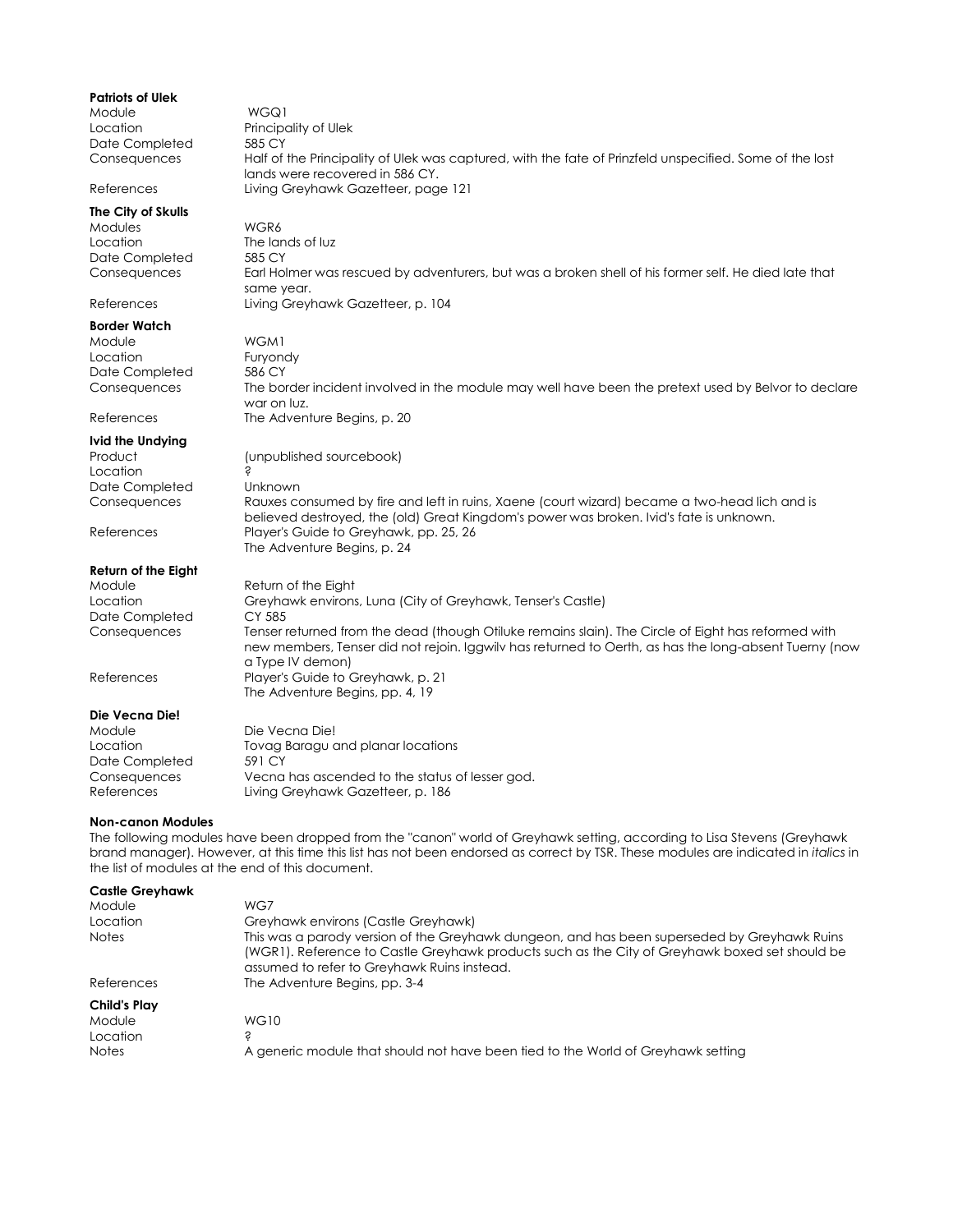#### **Outdated Modules**

The changes that have swept over Greyhawk have effectively rendered some modules obsolete, even though they have not been officially completed. These modules will require some modification to work in the canon Greyhawk of CY 591.

| The Lendore Isles Series |                                                                                                                                                                                                                                                            |
|--------------------------|------------------------------------------------------------------------------------------------------------------------------------------------------------------------------------------------------------------------------------------------------------|
| Modules                  | L1-L2 (L3 forthcoming)                                                                                                                                                                                                                                     |
| Location                 | Lendore Isle (Restenford, Garrotten)                                                                                                                                                                                                                       |
| Outdated                 | CY 582? (exact date unknown)                                                                                                                                                                                                                               |
| Reason                   | The high and aguatic elves of the Spindrift (including Lendore) Isles have claimed the islands as their<br>own, and evicted all humans from the islands. Since the L-series was set in the human areas of Lendore<br>Isle, these modules are now outdated. |
| References               | Player's Guide to Greyhawk, pp. 7, 45<br>The Adventure Begins, p. 18                                                                                                                                                                                       |

## **Adventures set in the World of Greyhawk**

(listed in rough order of publication, with related modules grouped together)

Modules in *Italics* are considered non-canon. Return to the Keep on the Borderlands was listed as a Greyhawk module in error, so is not included on this list.

| Number          | <b>Name</b>                              | Date | Product # |
|-----------------|------------------------------------------|------|-----------|
| G1              | Steading of the Hill Giant Chief         | 1978 | 9016      |
| G <sub>2</sub>  | The Glacial Rift of the Frost Giant Jarl | 1978 | 9017      |
| G <sub>3</sub>  | Hall of the Fire Giant King              | 1978 | 9018      |
| $G1-3$          | Against the Giants                       | 1981 | 9058      |
| D1              | Descent Into the Depths of the Earth     | 1978 | 9019      |
| D <sub>2</sub>  | Shrine of the Kuo-Toa                    | 1978 | 9020      |
| $D1-2$          | Descent Into the Depths                  | 1981 | 9059      |
| D <sub>3</sub>  | Vault of the Drow                        | 1978 | 9021      |
| Q1              | Queen of the Demonweb Pits               | 1980 | 9035      |
| GDQ1-7          | Queen of the Spiders                     | 1986 | 9179      |
| S <sub>1</sub>  | Tomb of Horrors                          | 1978 | 9022      |
| S <sub>2</sub>  | White Plume Mountain                     | 1979 | 9027      |
| S <sub>3</sub>  | <b>Expedition to the Barrier Peaks</b>   | 1980 | 9033      |
| S <sub>4</sub>  | The Lost Caverns of Tsojcanth            | 1982 | 9061      |
| WG4             | The Forgotten Temple of Tharizdun        | 1982 | 9065      |
| $S1-4$          | Realms of Horror                         | 1987 | 9209      |
| T1              | The Village of Hommlet                   | 1979 | 9026      |
| $T1-4$          | The Temple of Elemental Evil             | 1985 | 9147      |
| A1              | Slave Pits of the Undercity              | 1980 | 9039      |
| A2              | Secret of the Slaver Stockade            | 1981 | 9040      |
| A <sub>3</sub>  | Assault on the Aerie of the Slave Lords  | 1981 | 9042      |
| A4              | Dungeon of the Slave Lords               | 1981 | 9041      |
| $A1-4$          | Scourge of the Slave Lords               | 1986 | 9167      |
| C1              | The Hidden Shrine of Tamoachan           | 1980 | 9032      |
| C <sub>2</sub>  | The Ghost Tower of Inverness             | 1980 | 9038      |
| $\mathbf{1}$    | Dwellers of the Forbidden City           | 1981 | 9046      |
| L1              | The Secret of Bone Hill                  | 1981 | 9045      |
| L2              | The Assassin's Knot                      | 1983 | 9057      |
| U1              | The Sinister Secret of Saltmarsh         | 1981 | 9062      |
| U2              | Danger at Dunwater                       | 1982 | 9064      |
| U3              | The Final Enemy                          | 1983 | 9076      |
| N1              | Against the Cult of the Reptile God      | 1982 | 9063      |
| N/A             | World of Greyhawk campaign setting       | 1983 | 1015      |
| EX1             | Dungeonland                              | 1983 | 9072      |
| EX <sub>2</sub> | The Land Beyond the Magic Mirror         | 1983 | 9073      |
| UK <sub>2</sub> | The Sentinel                             | 1983 | 9101      |
| UK3             | The Gauntlet                             | 1984 | 9111      |
| WG5             | Mordenkainen's Fantastic Adventure       | 1984 | 9112      |